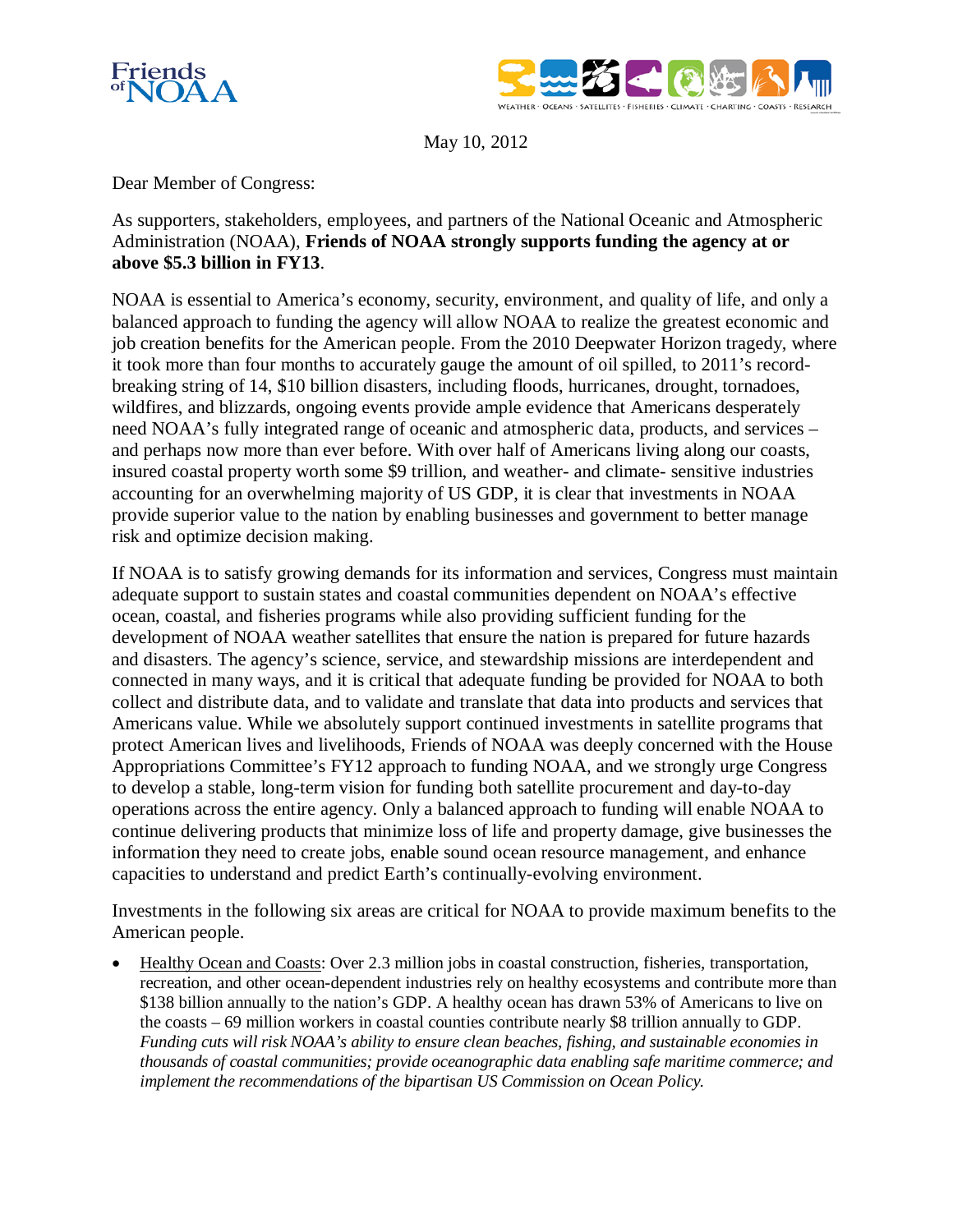- National Weather Service Forecasts and Warnings: On the nation's highways and roads, adverse weather causes 7,400 deaths, over 700,000 injuries, 1.5 million crashes, and \$42 billion in economic losses each year. Roughly 70% of air traffic delays could be avoided with more accurate weather information, saving \$19 billion per year. Routine weather variations can affect up to 3.4% of GDP. *Funding below the FY12 level could result in the closure of NWS forecast offices, each of which safeguards an average population of 2.5 million people, and jeopardize the provision of 76 billion observations, 1.5 million forecasts, and 50,000 warnings each year.*
- Environmental Data to Manage Risk: Long-term environmental information affecting agriculture, marine and freshwater resources, flooding, forest management, coastal development, and wildland fire gives stakeholders critical tools to manage natural resources, reduce hazard risks, and limit federal liabilities. Drought forecasts are worth up to \$8 billion per year to the farming, transportation, tourism, and energy sectors, and a changing ocean affects coastal properties worth \$170 billion. *Funding cuts will jeopardize critical, high quality jobs and research capabilities and place at risk the development of new technologies and industries enabled by university and industry partnerships for long-term monitoring of environmental change.*
- Fisheries Management: Fishery stock assessments and data collection are essential to give managers the information they need to sustain fishing opportunities and jobs while preventing overfishing. Rebuilding all overfished stocks and harvesting them at maximum sustainable yield would generate \$31 billion in sales impacts and support up to 500,000 jobs. *Funding cuts will undermine recent gains in stock assessments and set back efforts to identify science-based catch limits that will maintain productive fisheries, secure fishing opportunities and jobs for present and future generations, and support the economic viability of coastal communities.*
- Research and Innovation: Cutting-edge science enables the development of innovative technologies, models, and observing systems that improve NOAA's long-term effectiveness and provide information critical to the basic functioning of a modern economy and safe society. Research establishes a credible foundation for businesses and government to understand, predict, and manage the risks of routine and severe weather, changing ocean ecosystems, and other environmental challenges. *Funding cuts will jeopardize improvements in ecosystem and environmental forecasting and modeling capabilities; integrated observing systems and the provision of basic environmental data; and the development of tools that help communities plan for extreme weather events and other disasters.*
- Geostationary and Polar Satellite Systems: Government at all levels, citizens, industry, and the military rely on NOAA satellites producing continuous data for weather forecasting, storm tracking, and longterm monitoring that protect lives and infrastructure. Polar and geostationary satellite observations can save up to \$1.6 billion per year through better storm warnings and savings for the maritime commerce, energy, aviation, boating, and agriculture sectors.

*Cuts will increase the total cost to taxpayers and force the continued erosion of funding for other core NOAA programs. Funding below the recommended level may also delay launch dates, leaving Americans without the detailed severe weather information and warnings on which they rely every day.*

We again urge Congress to fund programs essential to protecting lives and livelihoods without suppressing effective ocean, coastal, and fisheries programs. Furthermore, we strongly encourage you to recognize the unique economic and job creation benefits of NOAA and its partners by funding the agency at or above \$5.3 billion in FY13. If the Friends of NOAA coalition can be of service or provide additional information, please contact Jeb Berman at [jeb@nmsfocean.org](mailto:jeb@nmsfocean.org) or (202) 870-0387.